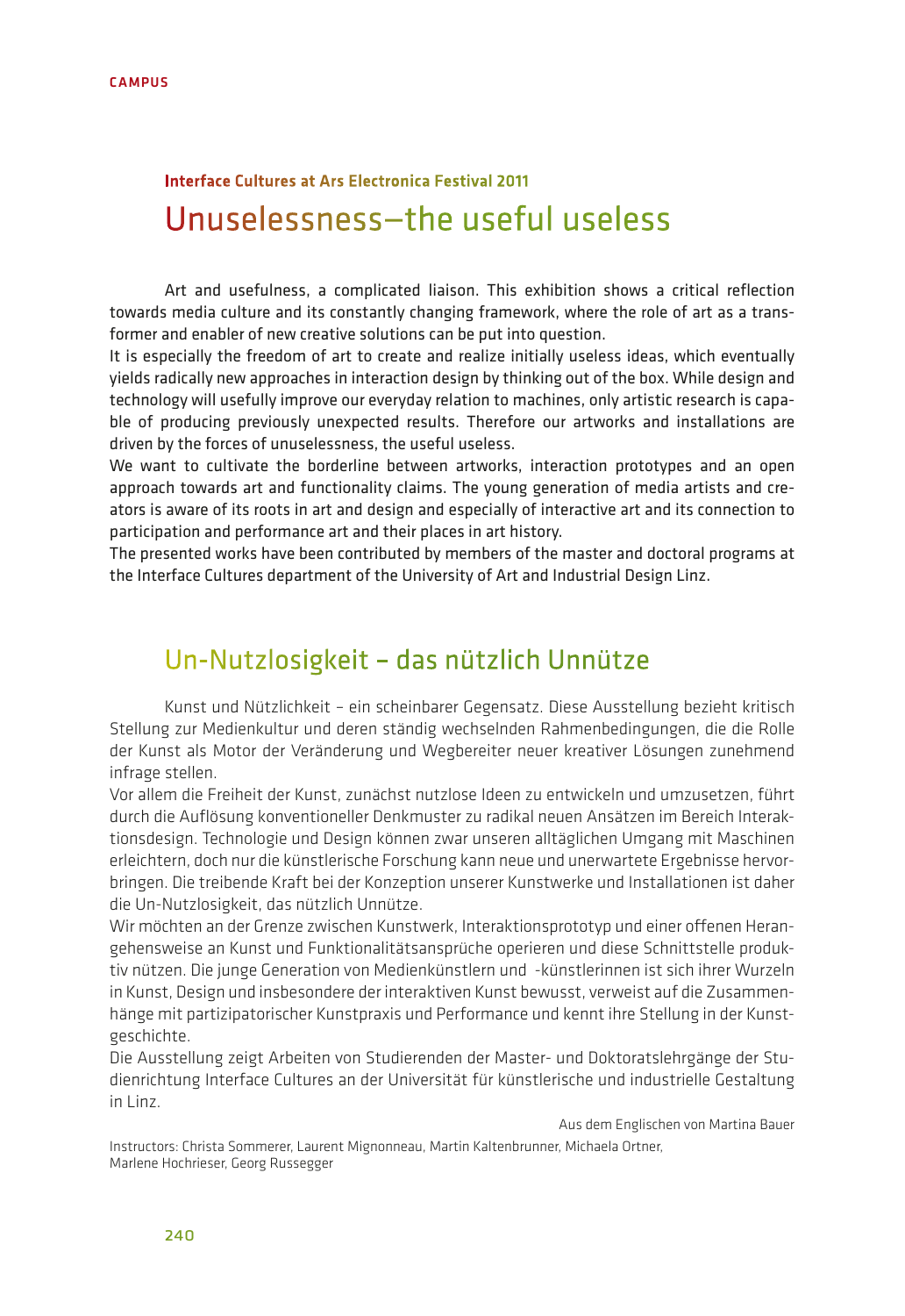## Irmgard Falkinger-Reiter and eight Simmental cows QmusiQ



*QmusiQ* is the name for "Digital Cow Music" which is played by eight dairy cows. Their data of milk production and gravidity provide the substructure for visualization on the screen, going together with some information about the cows and dairy farming. For sonification the single cow's milk melody is underlaid with her unborn calves' drones.

To question the instrumentalization of animals as production media their productivity data is analyzed and put into a new context. The programming for the digital music provides a new voice for each cow and calf. This can be seen as an instrumentation, which places them on a stage in front of the visitors

to emphasize their singularity. The audience can either watch and listen to the concert or actively influence the performance as a guest conductor, by cueing a single cow as a soloist, creating a small group of their favorite cows, or joining them all to form a small chamber orchestra.

#### Maša Jazbec, Tiago Martins Weltschmerz

*Images are the true reality today.* (Slavoj Žižek) This installation invites visitors to sit down and play Russian Roulette with the *Weltschmerz* Channel, which, in spite of being fictive, plays videos that are quite real. To take part in the installation, the visitor has to sit down, pick up a revolver, spin the barrel, put the revolver against his/her head and pull the trigger. A television set will then play a short video, which could be part of almost any newscast. The participant may watch it while having his/ her reaction subtly tracked, amplified and played back as the throbbing of a gruesome piece of meat on a table. The choice of video is random, yet it is made from a limited selection of given footage.

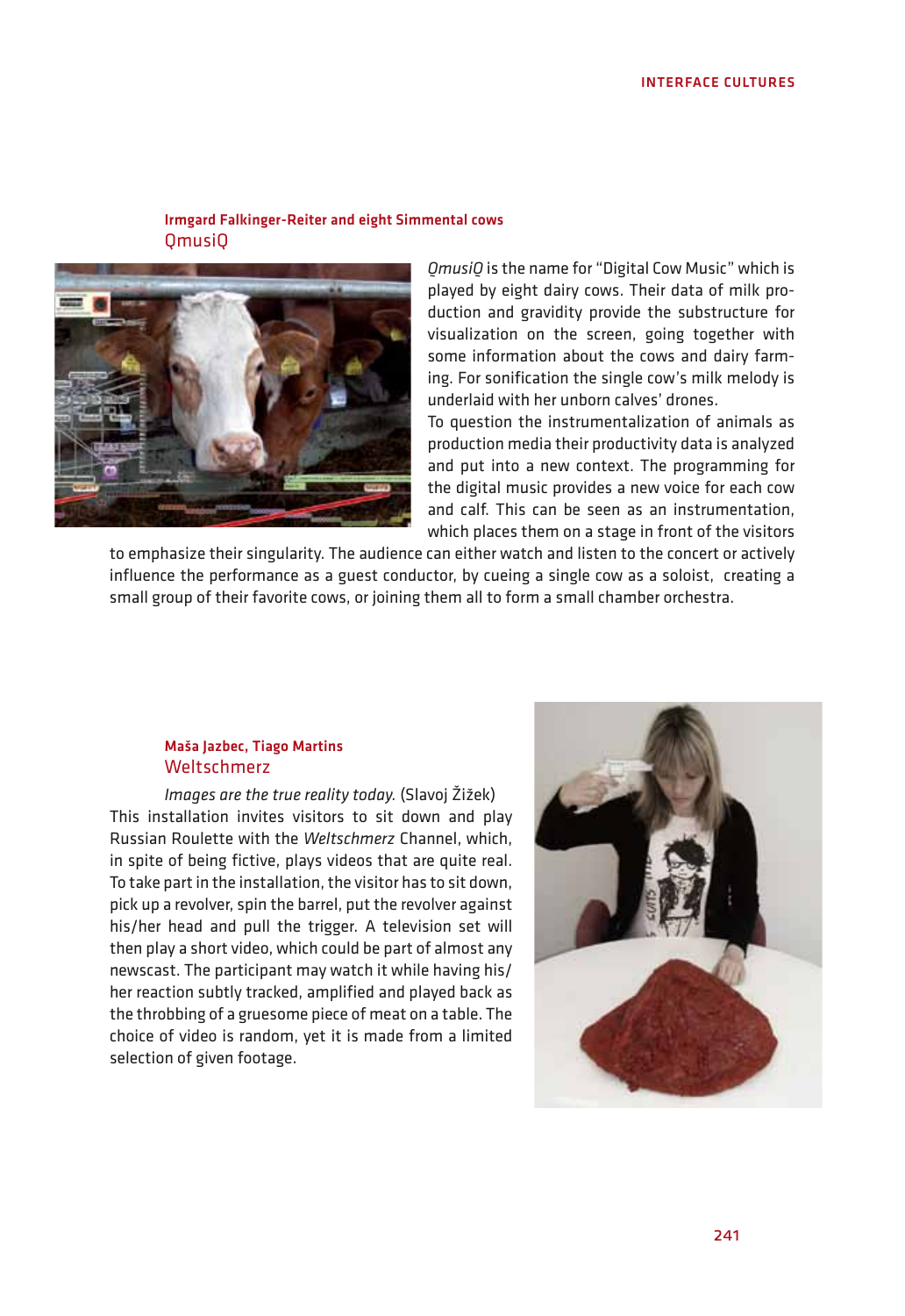

#### Fabrizio Lamoncha, Ioan Ovidiu Cernei, Maša Jazbec FMR1

With this project we want to show the fatal connection between technology and Internet in today's society, which leads to consequences such as loss of identity and confusion. We attempt to show the invasion of technology in the most intimate areas of our lives. Insights into the womb and the fetus are an extreme form of intrusion into intimacy. The virtual image without emotion, without understanding, therefore, only information satisfies the curious eye. We were able to get videos of a fetus from the YouTube platform. Although that child was not even born, his image is already exposed to everyone on the Internet. The installation *FMR1* allows the spectator the possibility of entry with its 3D shape into the 2D virtual world using a breathing device to interact, which gives him the role of a creator. When he breathes into the device, he is able to move the embryo on the screen. The viewer loses the status of creator when he stops using the breathing device. The entry into the virtual reality is taking place in real time,



while we are in two worlds simultaneously. Only the awareness moves into the virtual world, while the body remains in the real world and time. Man and machine co-exist in a dynamic system. The human body is therefore the last part of physis that is still connected with the real material world. New technologies culturally mutate our perception of the human body from a naturally self-regulated system to an artificially controlled and electronically transformed object. All that gives us an ontological understanding of the cyborg principle.



#### Veronika Pauser iWilson

*iWilson* is a mobile web application, in which the screen of a mobile phone is used as a canvas in order to produce generative art. People can create graphical output in real-time by uploading an ordinary photo to the application. The resulting images are based on Mark Wilson's artworks (generative algorithm images), especially the archival ink jet print *csq2265.*

The uploaded pictures are analyzed and the resulting image data is mapped to circles and squares in different sizes and colors. These results in graphics are similar in style to the ones produced by Mark Wilson. In the artworks of early digital art pioneers, chance played a main role. In this piece any randomness is entirely replaced by user interaction.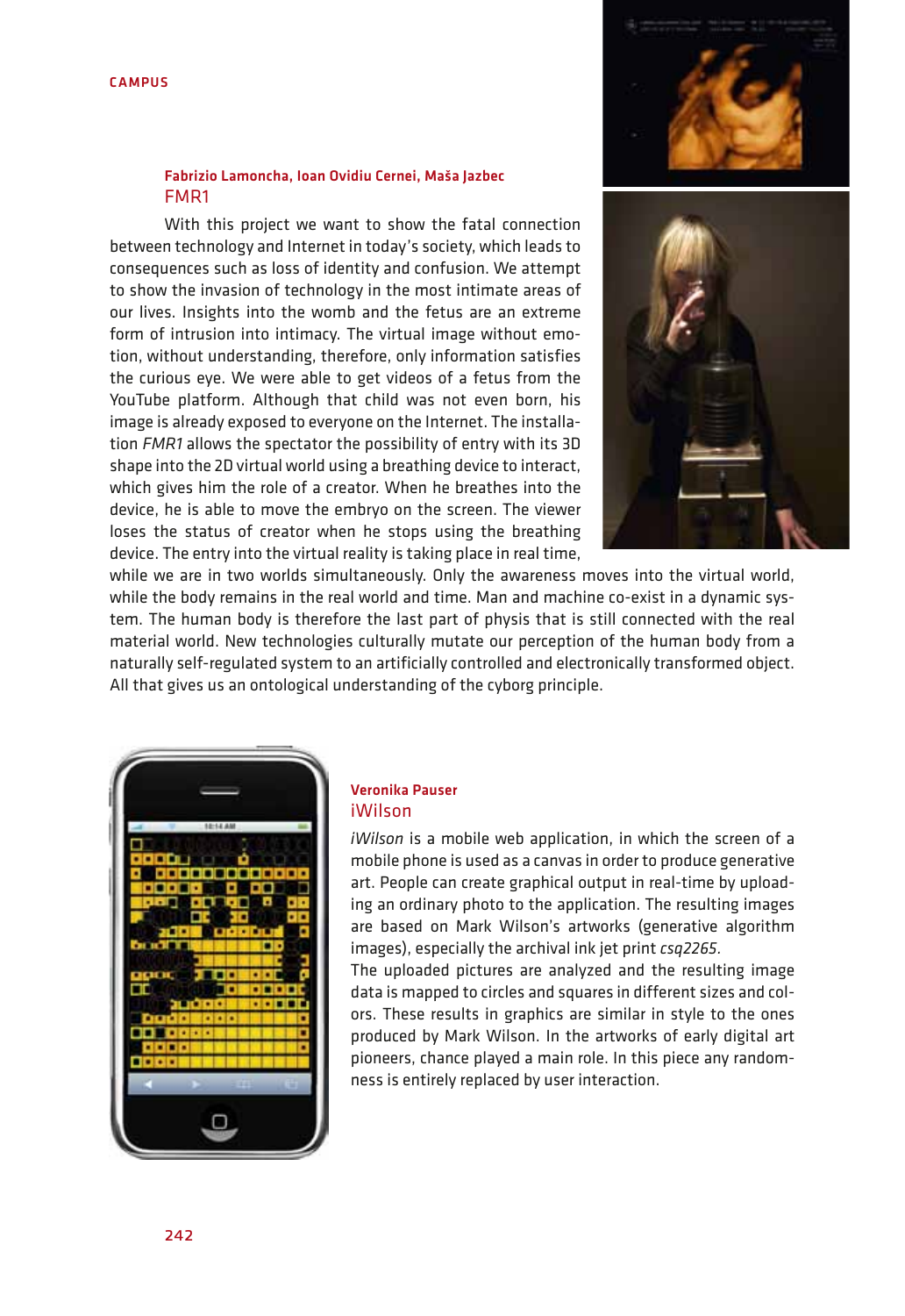## Fabrizio Lamoncha, Ioan Ovidiu Cernei, Maša Jazbec Huis Clos



"If you can answer me who I am, then at least I will have an identity. I will know what or who to be."

By knocking on the house you interact with the ego inside of it. With the project we are exploring the basic understanding that humans have a free will. But that freedom of choice leads to anxiety. In other words, because man is free and aware of possibilities, anxiety is part of his human experience. With choices the absolute responsibility for ones action comes. The fear of and anxiety caused by this responsibility leads many people to ignore both their freedom and their responsibility by letting other people make their choices for them.

## Ulrich Brandstätter, Oliver Buchtala GearBox

*GearBox* depicts a new kind of musical loop sequencer by adapting the metaphor of interconnected mechanical gears. It enables the composition of complex beat sequences with minimal user interaction via touch screen. The combination of a playful conception and a plain and simple interface invites both novices as well as experts of electronic music to play and perform. At the same time it challenges full player attention due to its powerful compositional capabilities: Virtually unlimited tracks, represented as gears with individually adjustable beat counts, are able to be conjoined arbitrarily and follow the laws of mechanics.





## David Brunnthaler Oma, erzähl mal!

Memories are the essence of everybody's unique personality. There are countless untold and unheard stories, so the number of unrecorded known tales from a long-gone past, is probably even higher. One could argue that our priorities have changed and therefore one has less motivation to listen to old stories from grandmother's youth. Perhaps it is the ever-increasing rhythm of the world economy that therefore leads to a more stressful lifestyle with less time for our ancestors.

My grandmother enjoys collecting stones. They don't have to be precious, they just have to appeal to her in one way or the other. Concerning the bare functionality *Oma, erzähl mal!* (Tell me a story, grandma) uses a simple audio recording and playback device. However, beyond this technical perspective, the project aims to preserve as many memories from my grandmother as possible. The stones become containers of her personal memories. The stones preserve grandma in their memory.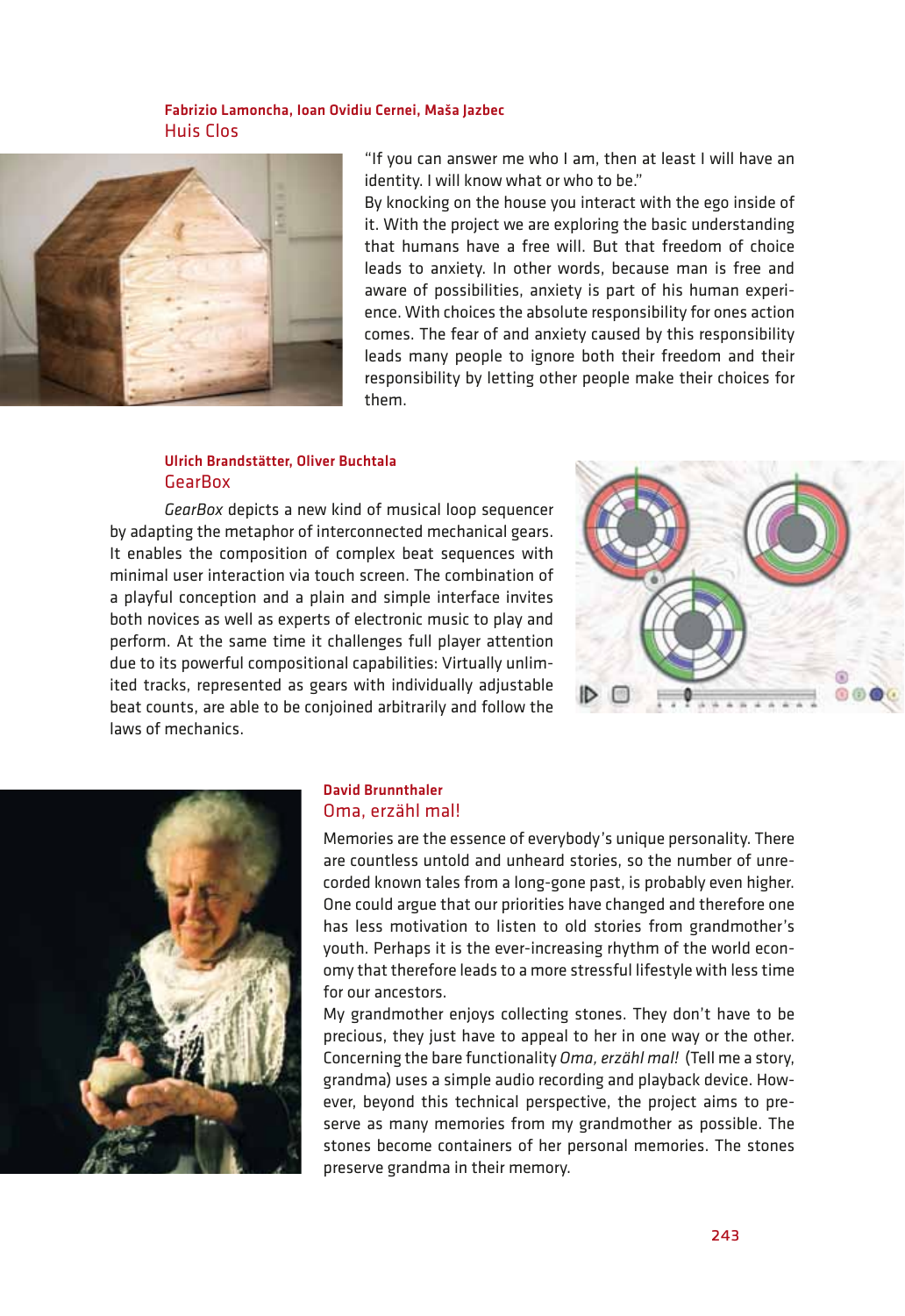## Vesela Mihaylova Error Messages

Windows operating system error messages are something that we are all used to. They are part of today's most familiar computer interface and they appear when there is a loss of communication between the program and the user or a misunderstanding. With the contemporary communication technologies we are more than ever bound to the screen as a window to and through the world. Nevertheless this is not really helping us to keep our connectedness and we often fail to communicate with each other. By using the almost forgotten and oldfashioned craft of embroidery, the error messages appear in cross stitch and are given a new context. As they are part of the modern aesthetics of the computer screen, the embroidering gives them the status of the new "beauty" and the new "hip".



## Lenka Klimešová, Arwa Ahmed Ramadan The Will



On the floor there is an Islam symbol of Allah square kufi made from conductive carpet. Near the carpet there are three pairs of slippers with mini vibration motors inside. When the spectators put on the slippers and walk on the symbol they feel the vibrations. The slippers are in the three colors of the US flag. The art piece comments on the military conflict between the US and Iraq and the ensuing terrorist attacks. It is not permitted to walk on the symbol of Allah. Everybody has the opportunity to choose. As does the person who makes a suicide attack.